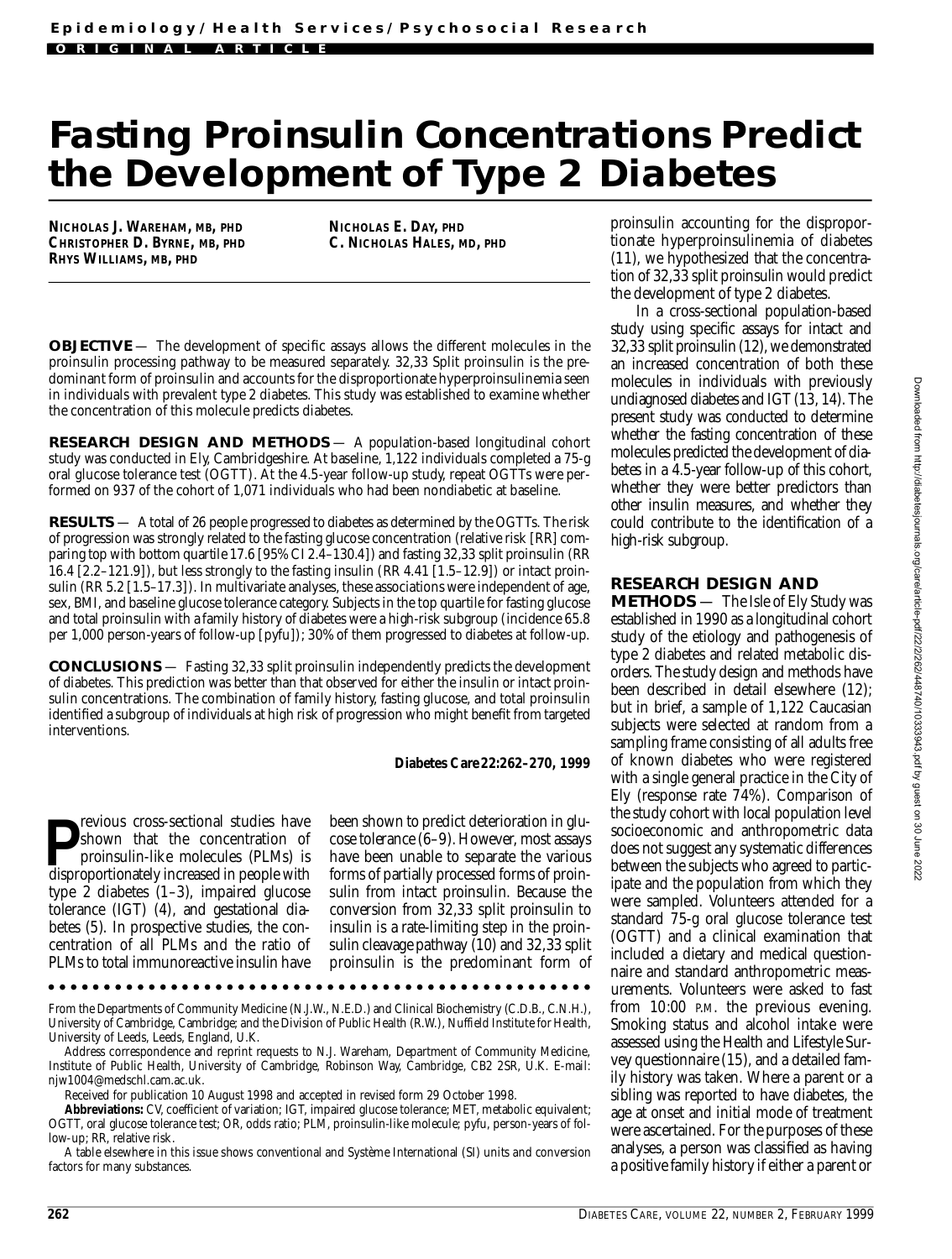| Table 1-Comparison of baseline characteristics by phase II follow-up status |
|-----------------------------------------------------------------------------|
|                                                                             |

|                  |                     |                                                                                                                                                                                                                                  | Phase I characteristics    |                                                                                                                    |
|------------------|---------------------|----------------------------------------------------------------------------------------------------------------------------------------------------------------------------------------------------------------------------------|----------------------------|--------------------------------------------------------------------------------------------------------------------|
| Phase II         |                     |                                                                                                                                                                                                                                  |                            | $120$ -min                                                                                                         |
| follow-up status | n                   | Age (years)                                                                                                                                                                                                                      | $BMI$ (kg/m <sup>2</sup> ) | glucose (mmol/l)                                                                                                   |
| Men              |                     |                                                                                                                                                                                                                                  |                            |                                                                                                                    |
| Volunteer        | 394                 | $54.3 \pm 7.9$                                                                                                                                                                                                                   | $26.0 \pm 3.0$             | $6.29 \pm 1.6$                                                                                                     |
| Refusal          | 51                  | $52.4 \pm 7.3^*$                                                                                                                                                                                                                 | $25.9 \pm 3.6$             | $5.83 \pm 1.4$                                                                                                     |
| Exclusion        | 9                   | $51.7 \pm 8.9$                                                                                                                                                                                                                   | $26.2 \pm 3.4$             | $6.53 \pm 1.9$                                                                                                     |
| Deceased         | 10                  | $58.4 \pm 5.8$                                                                                                                                                                                                                   | $24.8 \pm 4.3$             | $5.56 \pm 1.6$                                                                                                     |
| Women            |                     |                                                                                                                                                                                                                                  |                            |                                                                                                                    |
| Volunteer        | 543                 | $53.4 \pm 7.6$                                                                                                                                                                                                                   | $25.5 \pm 4.7$             | $6.31 \pm 1.6$                                                                                                     |
| Refusal          | 41                  | $52.6 \pm 7.6$                                                                                                                                                                                                                   | $28.0 \pm 6.9$ †           | $6.51 \pm 1.5$                                                                                                     |
| Exclusion        | 13                  | $55.0 \pm 9.0$                                                                                                                                                                                                                   | $28.4 \pm 5.6$             | $7.05 \pm 1.8$                                                                                                     |
| Deceased         | 10                  | $58.4 \pm 7.6$                                                                                                                                                                                                                   | $25.6 \pm 5.0$             | $6.17 \pm 2.0$                                                                                                     |
| $\sim$           | $1.071.01 \cdot 10$ | $\blacksquare$ $\blacksquare$ $\blacksquare$ $\blacksquare$ $\blacksquare$ $\blacksquare$ $\blacksquare$ $\blacksquare$ $\blacksquare$ $\blacksquare$ $\blacksquare$ $\blacksquare$ $\blacksquare$ $\blacksquare$ $\blacksquare$ |                            | $\mathbf{1}$ and $\mathbf{1}$ and $\mathbf{1}$ and $\mathbf{1}$ and $\mathbf{1}$ and $\mathbf{1}$ and $\mathbf{1}$ |

Data are means  $\pm$  SD. *n* = 1,071. Significance levels for *t* test comparison of means with volunteers within sex,  $*P = 0.07$ ,  $\dagger P = 0.06$ .

sibling was reported to have had diabetes beginning over the age of 30 and not t reated by insulin in the first year after diagnosis. Leisure time physical activity was assessed using the questionnaire from Paffenbarger et al. (16) with standard coding of specific activities using published MET scores (or metabolic equivalents) for recreations and sports (17). Serum and plasma samples were obtained at fasting and 30 and 120 min postglucose load. The plasma samples were immediately separated in a cooled centrifuge at 4°C. Serum was removed from the clotted samples after 1 h. All the fasting samples were taken between 8:30 and 9:30 A.M. They were immediately placed on ice and permanently stored at  $-70^{\circ}$ C within 4 h. Glucose concentrations were measured immediately in the routine laboratory using a hexokinase assay (18). Plasma insulin was measured by two-site immunometric assays with either  $125I$  or alkaline phosphatase labels  $(19,20)$ . Cross-reactivity was  $\leq 0.2\%$ with intact proinsulin at 400 pmol/l and  $1\%$  with 32,33 split proinsulin at 400 pmol/l. Interassay coefficients of variation (CVs) were 6.6% at 28.6 pmol/l (*n* = 99), 4.8% at 153.1 pmol/l (*n*= 102), and 6.0% at 436.7 pmol $/1$  ( $n = 99$ ). Insulin concentrations were measured in fasting and 30- and 120-min samples. Plasma intact proinsulin and 32,33 split proinsulin concentrations were measured using immunoradiometric assays (19). The intact proinsulin assay shows  $\langle 1\% \rangle$  cross-reactivity with insulin and 32,33 split proinsulin at 2,500 pmol/l and 400 pmol/l, respectively. Between-batch CVs are 10.5% at 4.5 pmol/l, 8.5% at 20 pmol/l, and 8.1% at 92.9 pmol/l (*n* = 50). The 32,33 split proinsulin assay shows 87%

cross-reactivity with intact proinsulin. To obtain the specific measure of 32,33 split proinsulin, it is necessary to take account of the intact proinsulin concentration. Crossreactivity with insulin is  $\langle 1\% \text{ at } 2,500 \rangle$ pmol/l. Between-batch CVs are 8.6% at 6.6 pmol/l, 6.1% at 41 pmol/l, and 5.3% at 101.2 pmol/l  $(n = 50)$ .

After a local media campaign in 1994, the second phase of the study was begun, and all 1,071 subjects who were nondiabetic at baseline were invited to attend for repeat testing. Individuals who had moved from the Ely area were traced via their new Family Health Services Authority and general practitioner. When volunteers were found to have moved away from the Ely area, they were invited to return to Ely for testing, but when this was not possible, a time was arranged to undertake the testing either at the volunteer's general practitioner's office or in their own home. All vol-

unteers underwent a repeat OGTT, which was conducted following the same protocol as for the phase I study. The blood samples were handled in the same manner and analyzed in the same laboratory. When subjects were studied in their own home or at a general practitioner's office outside the Ely area, blood samples were spun onsite using a portable centrifuge and were transferred to the  $-70^{\circ}$ C freezer at Addenbrooke's Hospital on dry ice.

The entire cohort was flagged with the Office for National Statistics, and death certificates were obtained on all subjects within the cohort who died. When a member of the original cohort either declined to attend for repeat testing or was reported to be too sick to attend, the general practitioner's case notes were reviewed to check for an incidence of diagnosed diabetes. Both phases of the study were approved by the Cambridge Local Research Ethics Committee.

**RESULTS** — In phase I of the Isle of Ely Study, 1,071 subjects were found to be nondiabetic. A total of 937 of these volunteers attended for rescreening in the phase II of the study or were visited at their home or at their general practitioners' office with a mean follow-up time of 4.44 years. Of the remainder, only 92 subjects (8.6%) refused to participate in phase II of the study, 9 had moved abroad, and 13 were reported to be too ill to participate in the follow-up. The illnesses included Huntington's chorea (*n* = 1), ulcerative colitis  $(n=1)$ , cancer  $(n=3)$ , recent thrombosis  $(n = 1)$ , severe coronary artery disease  $(n=3)$ , recent surgery  $(n=2)$ , psychiatric illness  $(n = 1)$ , and renal failure (*n*= 1). A total of 34 of these 937 volunteers were studied outside Cambridgeshire,

**Table 2—***Baseline characteristics of volunteers by baseline and follow-up World Health Organization glucose tolerance category* Downloaded from http://diabetesjournals.org/care/article-pdf/22/2/262/448740/10333943.pdf by guest on 30 June 2022

|                                                            | Phase II glucose tolerance category |                 |                 |  |  |
|------------------------------------------------------------|-------------------------------------|-----------------|-----------------|--|--|
| Phase I glucose tolerance category                         | Normal                              | <b>IGT</b>      | <b>Diabetes</b> |  |  |
| Normal $(n = 767)$                                         |                                     |                 |                 |  |  |
| n                                                          | 702                                 | 56              | 9               |  |  |
| Age                                                        | $52.9 \pm 7.7$                      | $56.3 \pm 7.4$  | $55.2 \pm 6.5$  |  |  |
| BMI                                                        | $25.1 \pm 3.6$                      | $27.0 \pm 4.5$  | $26.1 \pm 3.5$  |  |  |
| <b>WHR</b>                                                 | $0.81 \pm 0.09$                     | $0.85 \pm 0.08$ | $0.86 \pm 0.06$ |  |  |
| IGT $(n = 170)$                                            |                                     |                 |                 |  |  |
| n                                                          | 96                                  | 57              | 17              |  |  |
| Age                                                        | $55.8 \pm 7.7$                      | $58.6 \pm 6.4$  | $57.1 \pm 6.9$  |  |  |
| BMI                                                        | $27.2 \pm 5.2$                      | $28.2 \pm 4.4$  | $28.4 \pm 5.0$  |  |  |
| WHR                                                        | $0.82 \pm 0.09$                     | $0.85 \pm 0.09$ | $0.87 \pm 0.12$ |  |  |
| $\mathbf{D}$ . The contract of $\mathbf{D}$<br>$CD = 0.07$ |                                     |                 |                 |  |  |

Data are means ± SD. *n* = 937.

lloaded from http://diabetesjournals.org/care/article-pdf/22/2/262/448740/10333943.pdf by guest on 30 June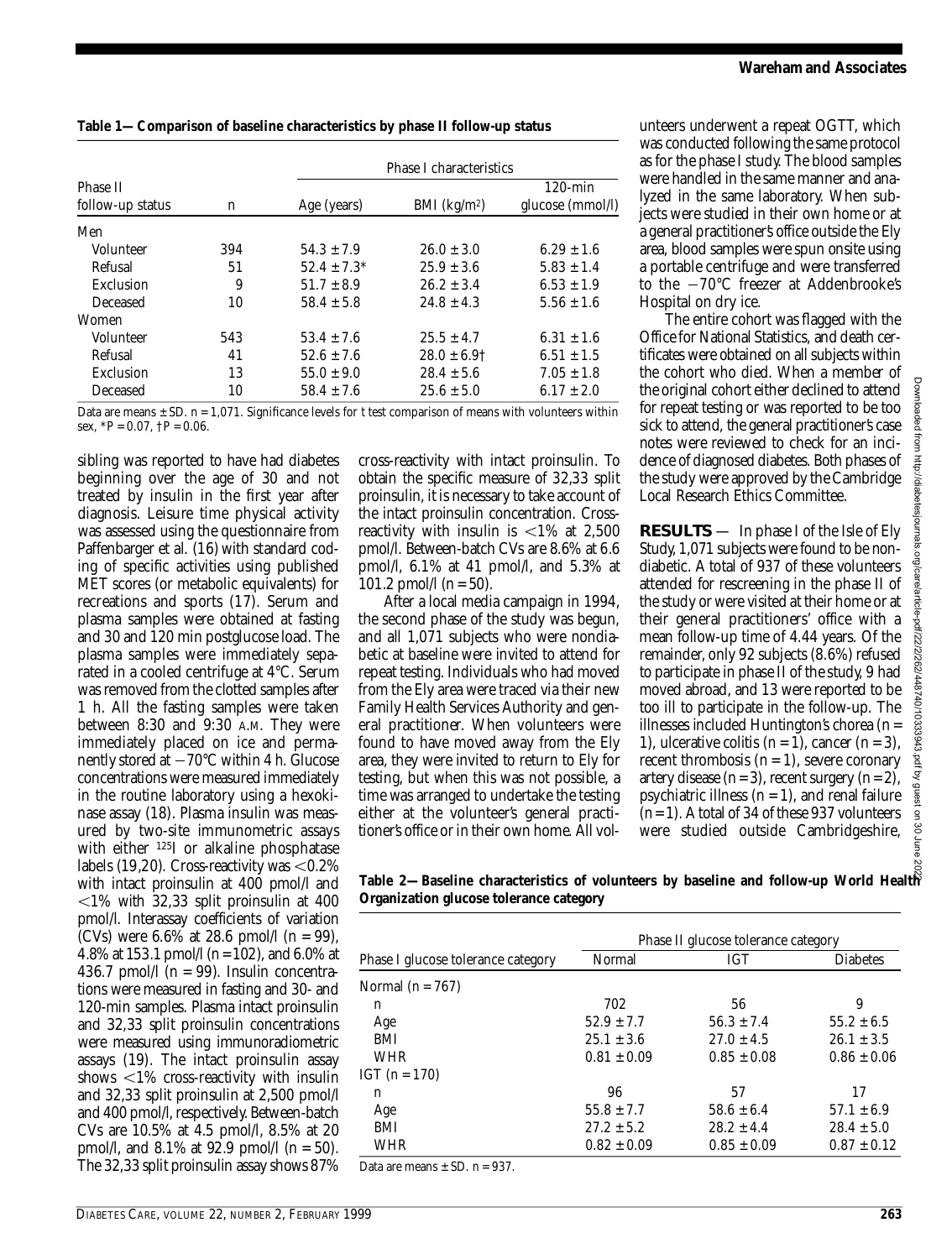either in their own home or at their general practitioner's office, and 20 of the subjects who were nondiabetic at baseline died between the two phases of the study.

Although the reexamination rate for this study was high, it remained possible that those subjects who refused to attend were systematically different from those who were restudied. The baseline characteristics of subjects who were restudied were compared with those who refused to attend (Table 1). Men who refused to attend were younger than those who were restudied, and the women who did not volunteer were more overweight at baseline than those who were reexamined. However, neither of these differences reached conventional statistical significance. In men, there was a significant association between baseline smoking status and the p robability of volunteering for follow-up  $(\chi^2 = 9.9, P = 0.007)$ . Although the same tendency for smokers to be under-represented in the follow-up was seen in women, the association was not significant.

None of the volunteers reported being diagnosed with diabetes in the 4.5 years between the two phases of the study. To check for incident disease among those that refused or were too ill to attend, we examined the general practitioner's case records of all these subjects. No cases of diagnosed type 2 diabetes were detected in either the subjects who refused to attend again or in those who were too ill to be restudied.

Table 2 shows the World Health Organization's (WHO) glucose tolerance category of the 937 subjects who were restudied by their category at the baseline study. A total of 26 new cases of type 2 diabetes were detected among the 937 subjects who were nondiabetic at the first OGTT in 1990–1992. None of these cases had been clinically diagnosed and none of the subjects had developed symptoms. A total of 17 (65%) of the incident cases of type 2 diabetes were subjects who were diagnosed as having IGT at baseline. Among those with IGT, 10% had progressed to type 2 diabetes and 33% remained IGT, but the majority (56.5%) had reverted to normal glucose tolerance. Among those with normal glucose tolerance, only 1.2% had progressed to type 2 diabetes at 4.5 years and 7.3% had developed IGT. Thus, overall in this population, the crude cumulative incidence of type 2 diabetes was 6.2 per 1,000 person-years of follow-up (pyfu) (95% CI 3.85–8.65 per



Figure 1—Baseline geometric mean fasting insuli**A**)( intact proinsulin B), and 32,33 split proin*sulin (*C*) concentration by glucose tolerance category at 4.5-year follow-up, stratified by baseline glu cose tolerance status: the Isle of Ely Diabetes Study, Phases I and II 1990–1996937).*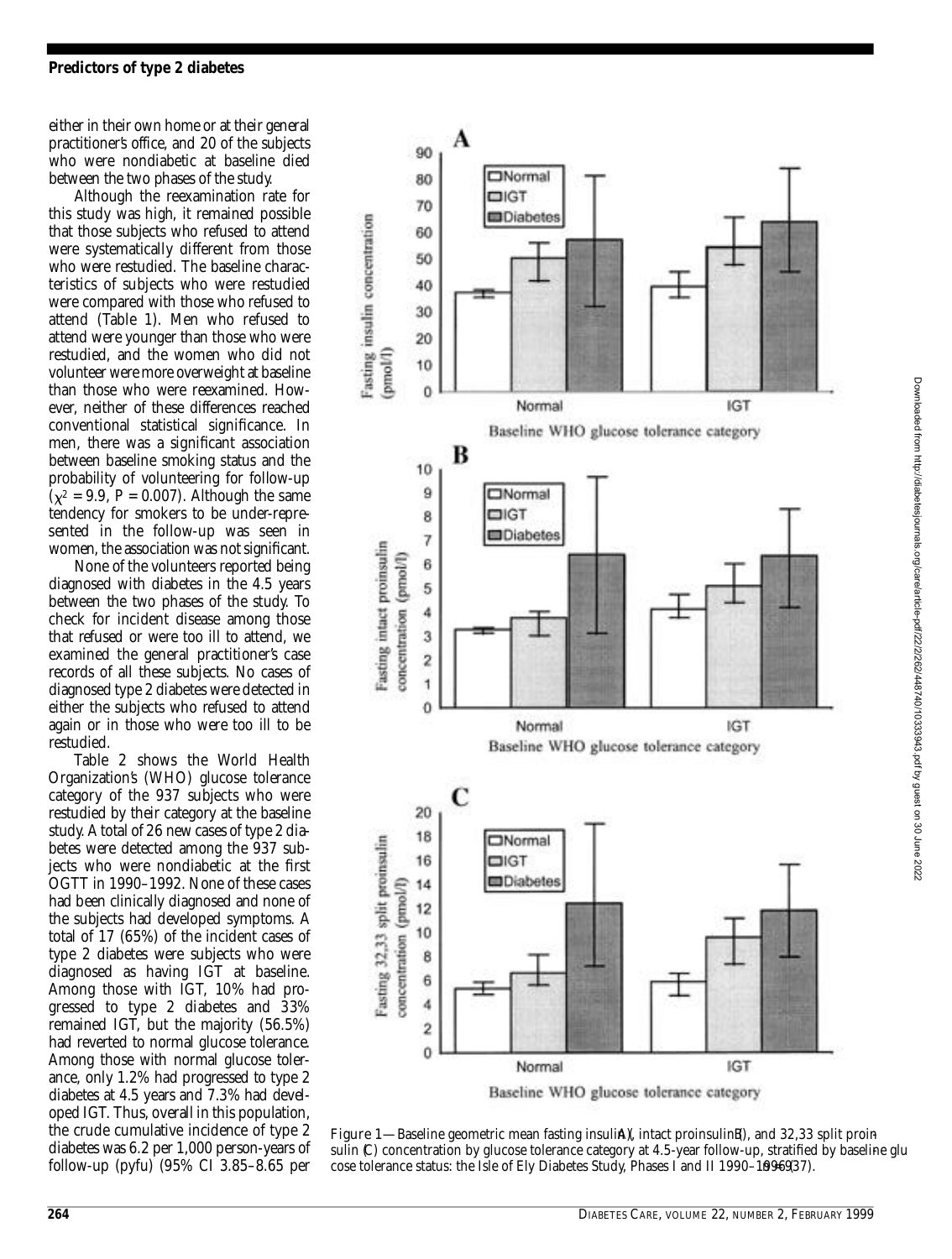



sulin to insulin¤) by glucose tolerance category at 4.5-year follow-up, stratified by baseline gluc**ose**delerance category was less clear for Figure 2—*Baseline geometric mean fasting total proinsular) (concentration and ratio of total*  $\varphi$ *in tolerance status: the Isle of Ely Diabetes Study, Phases I and II 1990–1996 (937).* 

1,000 pyfu). Among subjects with IGT at baseline, the cumulative incidence of type 2 diabetes was 22.5 per 1,000 pyfu (95% CI 20.4–24.6 per  $1,000$  pyfu), whereas in those with normal glucose tolerance at baseline, the incidence of type 2 diabetes was 2.64 per 1,000 pyfu (95% CI 1.23–4.05 per 1,000 pyfu). Therefore, the relative risk of type 2 diabetes for subjects with IGT at baseline was 8.5 (3.9–18.8). Table 2 also shows that 56 people who originally had normal glucose tolerance progressed to IGT, an incidence rate of 16.44 per 1,000 pyfu (12.1–20.8). Because of the possibility that systematic differences existed between subjects who attended for rescreening and those who did not, we reanalyzed these incidence rates, assuming

that the risk experience in those who were not rescreened could be predicted from their baseline characteristics. The greatest change in the crude incidence rate would occur for a systematic loss to follow-up, which was related to an exposure of large e ffect. In the case of type 2 diabetes, this situation would be most likely to occur if there was a systematic difference in baseline glucose tolerance category between volunteers and nonresponders. However, the effect of adjusting for this differential loss to follow-up was small, and the correction only reduced the incidence rate from 6.25 to 6.13 per 1,000 pyfu.

Figure 1 shows the baseline geometric mean insulin, intact proinsulin, and 32,33 split proinsulin concentrations in subjects by

follow-up glucose tolerance category stratified by baseline glucose tolerance status. Subjects who progressed from normal glucose tolerance to diabetes were characterized by high fasting insulin, intact proinsulin, and 32,33 split proinsulin concentrations. However, although the CIs are wide, the relative concentration difference between the people who developed diabetes and those who remained normal or progressed to IGT was small for insulin. Whereas for both intact and 32,33 split proinsulin, the differences were much greater. In terms of the use of any biological parameter as a predictor of change, it is not only the statistical significance that is of importance, but also the magnitude of the differences between g roups. Thus, the data among subjects who had normal glucose tolerance at baseline suggest that either intact or 32,33 split p roinsulin would be more predictive of change than insulin. This apparent steppeddifference was not apparent in the group of subjects who originally had IGT, in whom there was a more linear increase across the follow-up categories.

Previous studies have suggested that the ratio of proinsulin to insulin may predict the development of diabetes. Therefore, Fig. 2 shows the geometric mean total p roinsulin concentration and the ratio of total proinsulin to insulin by follow-up glucose tolerance category. Total proinsulin was calculated as the sum of 32,33 split p roinsulin and intact proinsulin. The absolute concentration was raised in subjects who developed diabetes, irrespective of baseline glucose tolerance category. However, the pattern of the relationship with the ratio of total proinsulin to insulin and the differences between the subjects who progressed to diabetes and those who did not were small, particularly among the sub-

jects who had IGT at baseline. Figure 3 shows the incidence of diabetes, expressed per 1,000 pyfu, by baseline exposure category. The risk of progressing to diabetes increased with age, such that in the group aged 55–59 years at baseline, the relative risk compared with those aged 40–44 years was 4.36 (0.94–20.18). However, the increase in incidence with age did not continue into the oldest stratum (60–65 years at baseline) in whom the relative risk compared with those aged 40–44 years was 2.61 (0.57–11.94). The incidence of diabetes also increased with BMI, but the nadir for risk was in those with a BMI between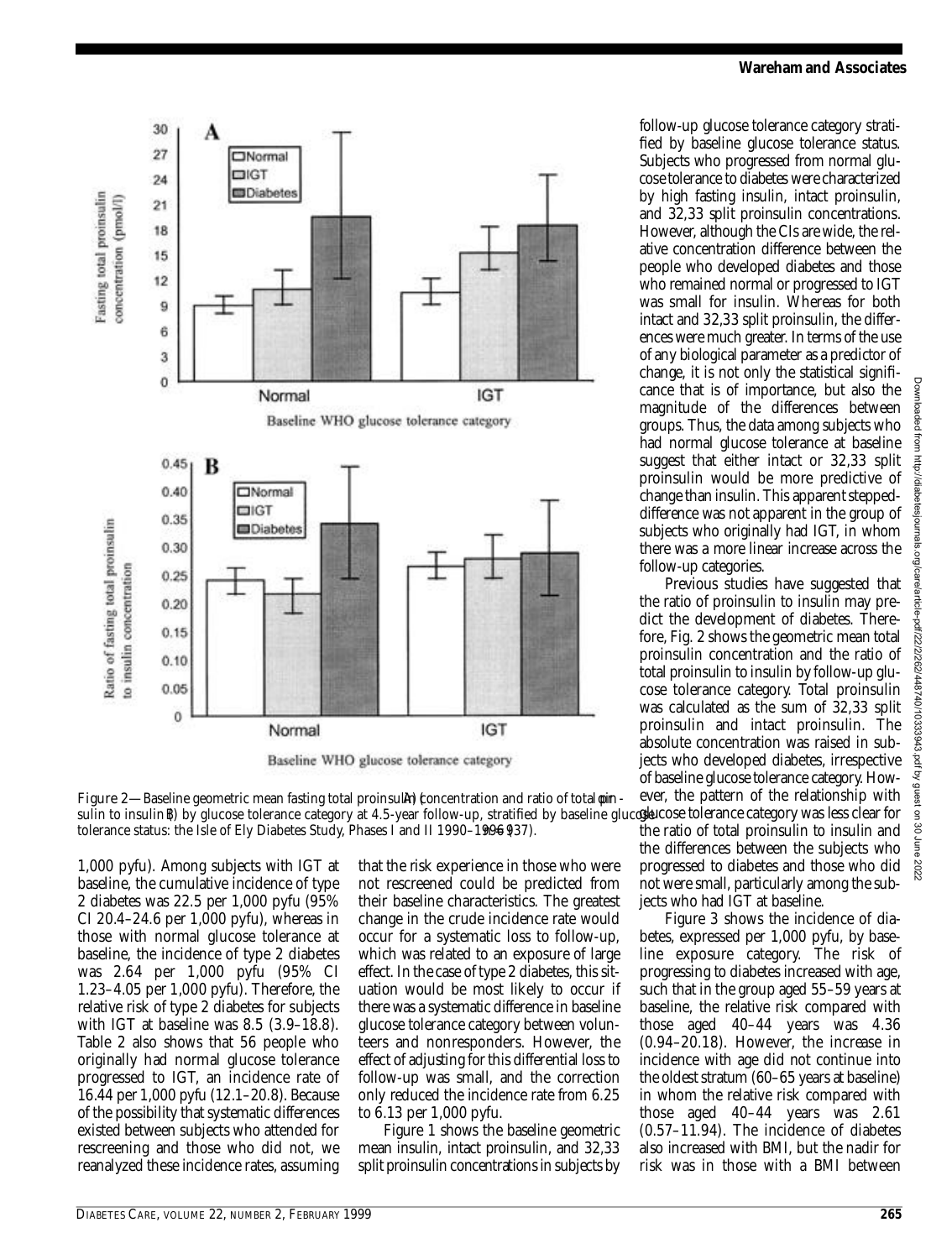

*leisure time physical activity: the Isle of Ely Diabetes Study, Phases I and II 1990–1996087).* 

 $22.5-25.0$  rather than in the thinnest group  $(BMI < 22.5)$ . In the subjects with a BMI  $>$ 30 at baseline, the relative risk compared with those with a BMI between 22.5 and 25 was 6.24 (1.68–23.13). In addition to the factors shown in Fig. 2, we examined the effect on incidence of sex and the presence of a self-reported family history of diabetes. The relative risk in men compared with women was  $1.88$  (0.87–4.05). A total of 172 of the 937 subjects reported having a first-degree relative with diabetes. The incidence in those with a family history was 14.21 per 1,000 pyfu (5.81–22.61), compared with  $4.36$   $(2.15-6.56)$  in those with no reported family history (RR 3.26)  $[1.52 - 6.98]$ .

Figure 4 shows the incidence rates by quartiles for plasma glucose and the various insulin concentrations. The risk increased sharply in those with a baseline fasting glucose  $>6.1$  mmol/l. As Table 3 shows, the relative risk comparing this group with those with baseline glucose level  $<$  5.4 was very high at 17.6. Although the risk is increased in the top quartile for both fasting insulin and intact proinsulin, the relative risk is not so large, mainly because of the nonlinearity in the lowest three quartiles (Fig. 4). However, the risk in the highest baseline fasting split proinsulin

concentration was similar to that seen for the fasting glucose level at 16.4. The risk curve for the ratio of the total proinsulin to insulin shows that there is a gradually increasing risk as this ratio rises. Although this result may be of pathophysiological significance, the shape of the curve makes it unlikely that this ratio would have any use in predicting individuals at high risk of disease progression. By contrast, the very steep increase in risk that is seen for subjects in the top quartile for total proinsulin makes it possible that this measure could contribute to the prediction of individuals at high risk.

Table 4 shows the effect size per quartile for each insulin variable adjusted for age, sex, and BMI and these covariates plus baseline glucose tolerance category. In each case, there is attenuation of the effect size when baseline glucose tolerance category is considered, although all the variables remained significantly associated with the exception of the ratio of total proinsulin to insulin.

To determine the optimal model for p redicting new cases of diabetes, we used backward elimination logistic regression modeling with the development of diabetes as the binary outcome variable. The variables considered by the model were age, BMI, WHR, sex, family history, physical

activity category, fasting glucose, the quartiles of insulin, total proinsulin, intact p roinsulin, and 32,33 split proinsulin. We did not include the ratio of total proinsulin to insulin, since this had not been an independent predictor in the multivariate analyses. As Table 5 shows, the optimal model only included three variables: the fasting glucose quartile, family history, and the total proinsulin concentration. Combining these can allow the identification of a high-risk subgroup. In subjects who have a family history of diabetes, who are in the top quartile for both fasting glucose and total proinsulin, the risk of progression to diabetes was 65.8 per 1,000 pyfu and 30% of them progressed to diabetes at the 4.5year follow-up. The relative risk in these subjects compared with all others was 15.0 (7.2–31.4). If the top quartile of fasting glucose were used alone with family history without the proinsulin concentration, a high-risk group with an incidence of 38.5 per 1,000 pyfu would be identified, and 17% of them would progress to diabetes at 4.5 years (RR compared with all other subjects 9.0 [4.2–19.2]).

**CONCLUSIONS** — This study was established to examine the hypothesis that the concentration of 32,33 split proinsulin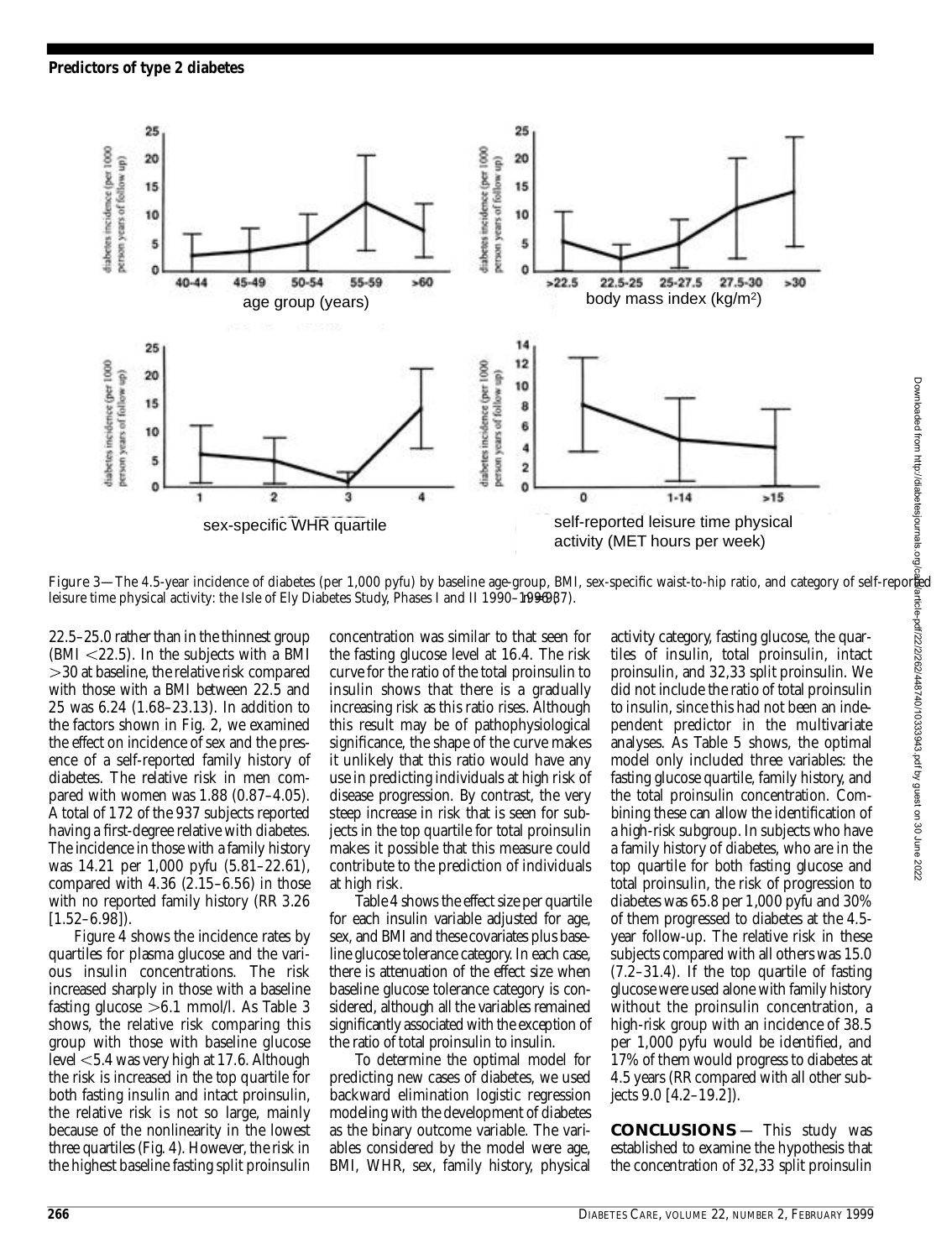

**Figure 4—**The 4.5-year incidence of diabetes (per 1,000 pyfu) by quartile of baseline fasting plasma glucose, insulin, intact proinsulin, 32,33 sp. *proinsulin, total proinsulin, and ratio of total proinsulin to insulin: the Isle of Ely Diabetes Study, Phases I and II 1990–1996 (* n *= 937).*

would predict the development of diabetes. The results show that subjects who progress to diabetes, irrespective of baseline glucose tolerance category, had higher fasting concentrations of insulin, intact proinsulin, and 32,33 split proinsulin. In both univariate and multivariate analyses, adjusting for age, sex, BMI, and baseline glucose tolerance category, the association with the risk of progression to diabetes was strongest for the  $32,33$  split proinsulin. This observation provides an opportunity not only to study the role of split proinsulin in the pathogenesis of diabetes, but also to investigate

| Table 3—Unadjusted relative risk for pagression to diabetes between top and bottom |  |  |  |  |
|------------------------------------------------------------------------------------|--|--|--|--|
| quartile for baseline biochemical parameters                                       |  |  |  |  |

|                                         | Top quartile | Bottom quartile | RR (95% CI)         |
|-----------------------------------------|--------------|-----------------|---------------------|
| Fasting glucose (mmol/l)                | >6.1         | < 5.4           | $17.6(2.4-130.4)$   |
| Fasting insulin (pmol/l)                | > 57         | <28             | $4.4(1.5-12.9)$     |
| Fasting intact proinsulin (pmol/l)      | >4.9         | < 2.5           | $5.2(1.5-17.3)$     |
| Fasting 32,33 split proinsulin (pmol/l) | >8.7         | < 3.7           | $16.5(2.2 - 121.9)$ |
| Fasting total proinsulin (pmol/l)       | >13          | $\leq 6.7$      | $11.1(2.6-46.4)$    |
| Ratio of total proinsulin to insulin    | > 0.34       | < 0.18          | $3.0(0.97-9.3)$     |
| $n = 937$ .                             |              |                 |                     |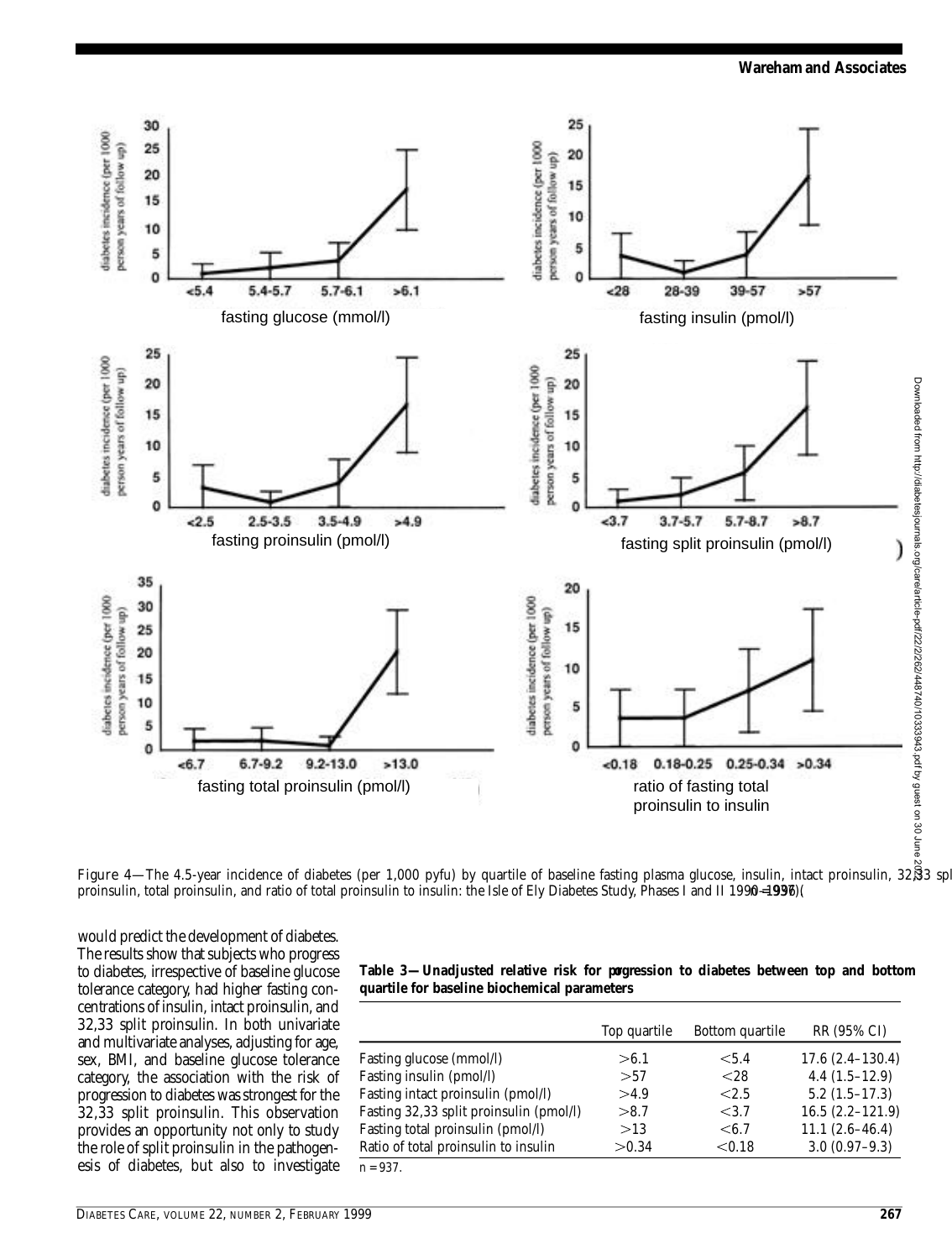## *Predictors of type 2 diabetes*

|                                      | Adjusted for age,<br>sex, and BMI | 95% CI        | Adjusted for age, sex,<br>BMI, and baseline<br>glucose tolerance category | 95% CI        |
|--------------------------------------|-----------------------------------|---------------|---------------------------------------------------------------------------|---------------|
| Fasting glucose                      | 2.83                              | $1.60 - 5.01$ | 2.34                                                                      | $1.29 - 4.23$ |
| Fasting insulin                      | 2.09                              | $1.28 - 3.18$ | 1.92                                                                      | $1.21 - 3.03$ |
| Fasting intact proinsulin            | 2.18                              | $1.34 - 3.53$ | 1.95                                                                      | $1.20 - 3.18$ |
| Fasting 32,33 split proinsulin       | 2.44                              | $1.47 - 4.06$ | 2.27                                                                      | $1.35 - 3.81$ |
| Fasting total proinsulin             | 3.05                              | $1.72 - 5.41$ | 2.68                                                                      | $1.51 - 4.77$ |
| Ratio of total proinsulin to insulin | 1.44                              | $0.99 - 2.10$ | 1.33                                                                      | $0.90 - 1.97$ |

**Table 4—***Effect size per quartile for glucose, insulin, and proinsulin as explanatory variables in adjusted logistic regression models with incident diabetes as the outcome variable*

whether the measurement of this molecule, alone or in combination with others, could be of clinical use in identifying individuals at high risk of progressing to diabetes.

Using nonspecific assays, it has previously been shown that the fasting concentration of PLMs predicts the development of diabetes. In a nested case-control study, Haffner et al. (6) compared baseline proinsulin concentrations in 85 subjects who converted to diabetes in a 3.25-year followup with measurements taken in age- and sex-matched control subjects. However, the assay used to measure proinsulin in this study was relatively nonspecific and was approximate to the sum of all immunoreactive proinsulins. Similar results have been found in other populations (7–9). In the only study to have used a specific assay for 32,33 split proinsulin, Mykkänen et al. (21) using a nested case-control design showed that the fasting 32,33 split proinsulin was associated with a risk of progression when cases were compared with random control subjects (odds ratio [OR] 1.51 [95% CI 1.11–2.06]). However, when control subjects matched for sex, glucose tolerance, and BMI were used, the association was no longer significant ( $OR = 1.32$ )  $[0.90-1.93]$ . In this study, the total proinsulin to specific insulin ratio predicted deterioration, but the authors did not examine whether total proinsulin itself was predictive  $(21)$ . Our study is, therefore, the first to have shown that the fasting concentration of 32,33 split proinsulin predicts progression to diabetes, although preliminary results from a study in Sweden are similar  $(22)$ . The ratio of total proinsulin to insulin was a less strong predictor in our study than in that by Mykkänen et al. (21), and in multivariate analyses adjusting for age, BMI, and sex, this was not significant. The association in this study between high fasting 32,33 split proinsulin

concentrations and the development of diabetes suggests that subjects with  $\beta$ -cell dysfunction are at high risk of disease progression.

An alternative reason for searching for p redictive factors is to specify high-risk subg roups. This has a particular use in diseases such as type 2 diabetes, in which interventions may be targeted at individuals at increased risk. If the goal is to predict and if the intention is for this to be undertaken at a population level, then the main criteria for selecting factors for consideration is that they should be relatively easily measured and applicable at a population level. Therefore in establishing our prediction model, we only included simple anthropometric variables or biochemical parameters that were measurable in fasting samples. By contrast to etiological models, prediction models need only include variables that explain the majority of the variance in an outcome. Several factors, including age, sex, BMI, and physical activity, were excluded from the final model, and this may at first seem paradoxical, given what has been observed in other studies. However, these historical risk factors are all cross-sectionally linked with the fasting glucose, and their absence from a predictive model is a reflection of this shared variance and does not imply any etiological relevance. The optimal model for predicting diabetes only included three variables; a family history of diabetes, the

fasting glucose, and the concentration of fasting total proinsulin defined as the sum of 32,33 split proinsulin and intact proinsulin. These factors can be combined to identify a subgroup of subjects who are at high risk of progressing to diabetes. In people who have a family history whose fasting glucose is  $>6.1$  mmol/l, the risk of progressing to diabetes at 4.5 years was 17%. By measuring the concentration of fasting p roinsulin, the risk in this subgroup can be re fined, such that in the group of subjects with these two factors and a fasting total proinsulin  $>13$  pmol/l, the relative risk compared with all other subjects rises from 9.0 to 15.0 and the absolute risk rises to 65.8 per 1,000 pyfu or 30% at 4.5 years. This is a much higher risk subgroup even than IGT, in which the absolute risk is 22.5 pyfu, and is practically easier to identify as it only uses fasting values.

The overall cumulative incidence of type 2 diabetes in this study was similar to other studies in Caucasian populations  $(23)$ . Although there are an increasing number of population-based cross-sectional studies using standardized methods in which the point prevalence of diabetes and IGT has been measured (24), there are relatively few studies using repeat OGTT to p roduce estimates of the true incidence (25), and none of these have been conducted in Britain (26). Those studies that have measured the incidence of diabetes in

|  | Table 5-Optimal logistic regression model with diabetes as the outcome variable |  |  |  |  |
|--|---------------------------------------------------------------------------------|--|--|--|--|
|--|---------------------------------------------------------------------------------|--|--|--|--|

| Independent variable                       | <b>B</b> coefficient | SEM            | Significance  | OR           |
|--------------------------------------------|----------------------|----------------|---------------|--------------|
| Fasting glucose quartile<br>Family history | 0.772<br>1.09        | 0.289<br>0.421 | 0.008<br>0.01 | 2.16<br>2.97 |
| Total proinsulin quartile                  | 0.876                | 0.290          | 0.003         | 2.40         |

*n*= 937. Variables considered but not included in the final model: age, BMI, WHR, physical activity category, sex, fasting insulin quartile, fasting intact proinsulin quartile, and fasting 32,33 split proinsulin quartile.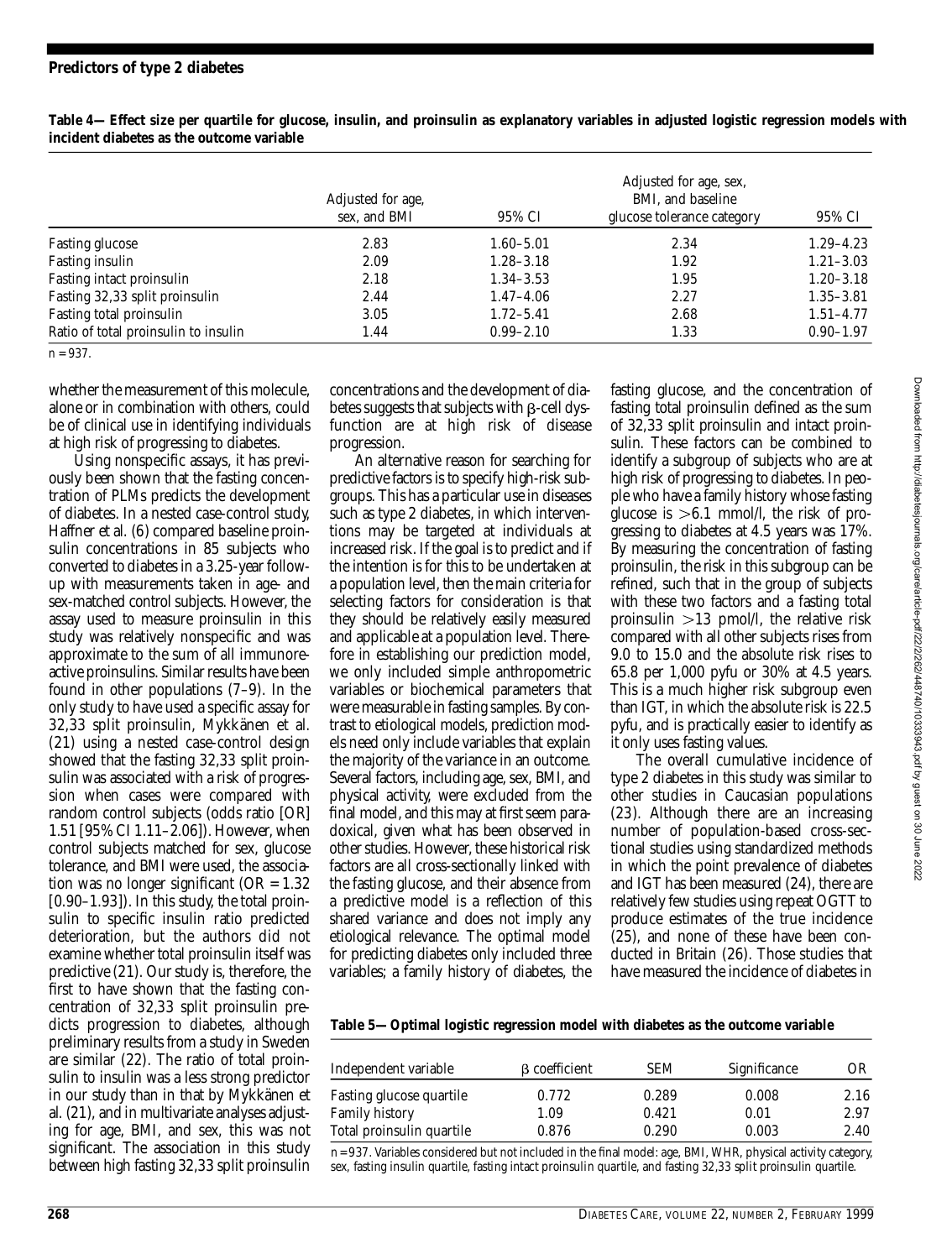the U.K. have used the point at which the disease is clinically recognized to define its onset  $(27,28)$ . Harris  $(29)$  has previously reviewed studies reporting the average annual percentage deterioration to diabetes for subjects with IGT. These rates varied from 1.5% per annum in the Bedford Study (30) to 7.3% per annum in Mexican Americans in Colorado (31). However, in many instances, direct comparison is made difficult by differences in the study methods used (32,23). Other studies are not comparable because of differences in the population examined. Stengard et al. (33) reexamined glucose tolerance in survivors of the Finnish cohorts of the Seven-Countries Study who were aged 65–84 years at baseline. Of the 234 men who had IGT at baseline, a large proportion had either died or could not be reassessed at follow-up (37%). By contrast, 89% of the nondiabetic population from phase I of the Isle of Ely Study who were still alive at follow-up were reexamined in this study. Even though this response rate is high, there were differences between the subjects who were restudied and those that were unable or refused to help. Male volunteers were less likely to smoke and were on average slightly older than those who did not attend for rescreening. A small excess of women who were overweight declined to be reexamined. The association of nonresponse with smoking and obesity might be a typical "healthy participant" effect, with the direction of bias being toward the study of volunteers who had fewer conventional risk factors  $(34-36)$ . In this particular study, the tendency toward recruitment of subjects with a lower risk of progression to diabetes was balanced by a high response rate in subjects with IGT at baseline. A higher recruitment of subjects with IGT would possibly bias the study toward overestimating the incidence of diabetes. Because the relative risk of IGT for diabetes is so high, the effect of a bias in this direction was likely to be the most serious. To estimate its effect, the incidence rate was recalculated to take account of loss to follow-up. However, the adjusted rate was very similar to the unadjusted rate, suggesting that even if this bias existed, its magnitude would be very small.

We conclude from this study that individuals with raised 32,33 split proinsulin and intact proinsulin, markers of  $\beta$ -cell dysfunction, are at increased risk of progression to diabetes. The measurement of the sum of these two proinsulin concentrations, combined with the fasting glucose and a family history of diabetes, can aid in the identification of a high-risk subgroup in whom the risk of progressing to diabetes at 4.5 years was 30%. The use of this approach in identifying a subgroup of individuals who may benefit from targeted intervention needs replication in other cohorts.

**Acknowledgments** - Phases I and II of the Isle of Ely Study were funded by the British Diabetic Association, the National Health Service Research and Development Programme (Anglia and Oxford), and the Medical Research Council.

We are grateful to the staff and patients of the St. Mary's Street Surgery, Ely, and to L. Koncewicz, H. Shannasy, S. Farmer, M. Quinn, J. Lipscombe, S. Curran, S. Hennings, J. Mitchell, B. Cox, J. Shackleton, T. Wang, D. Brown, and V. Warren for their help with the fieldwork for the two phases of this study. The staff of the NHS Department of Clinical Biochemistry, Addenbrooke's Hospital, Cambridge, carried out the glucose analyses. N.J.W. and C.D.B. are M.R.C. Clinician Scientist Fellows.

## **References**

- 1. Temple RC, Carrington CA, Luzio SD, Owens DR, Schneider AE, Sobey WJ, Hales CN: Highly specific insulin assay reveals uniform insulin deficiency in non-insulindependent diabetics. *Lanceti*: 1648-1649, 1989
- 2 . Saad MF, Kahn SE, Nelson RG, Pettitt DJ, Knowler WC, Schwartz MW, Kowlayk S, Bennett PH, Porte D: Disproportionately elevated proinsulin in Pima Indians with non-insulin-dependent diabetes mellitus. *J Clin Endocrinol Metab*70:1247–1253, 1990
- 3 . Yoshioka N, Kuzuya T, Matsuda A, Taniguchi M, Iwamoto Y: Serum proinsulin levels at fasting and after oral glucose load in patients with type 2 (non-insulin-dependent) diabetes mellitus. *Diabetologia* 3 1 : 355–360, 1988
- 4 . Davies MJ, Rayman G, Gray IP, Day JL, Hales CN: Insulin deficiency and increased plasma concentration of intact and 32/33 split proinsulin in subjects with impaired glucose tolerance. *Diabet Med*10:313-320, 1993
- 5. Swinn RA, Wareham NJ, Gregory R, Curling V, Clark PM, Dalton KJ, Edwards OM, O'Rahilly S: Excessive secretion of insulin p recursors characterizes and predicts gestational diabetes. *Diabetes*44:911-915, 1995
- 6. Haffner SM, Gonzalez C, Mykkännen L, Stern M: Total immunoreactive proinsulin, immunoreactive insulin and specific insulin in relation to conversion to type 2 diabetes: the Mexico City Diabetes Study. Diabetolo-

*gia* 40:830–837, 1997

- 7 . Kahn SE, Leonetti DL, Prigeon RL, Boyko EJ, Bergstrom RW, Fujimoto WY: Proinsulin as a marker for the development of type 2 diabetes in Japanese-American men. *D i a b e t e s*44:173–179, 1995
- 8 . Inoue I, Takahashi K, Katayama S, Harada Y, Negishi K, Ishii J, Shibazaki S, Nagai M, Kawazu S: A higher proinsulin response to glucose loading predicts deteriorating fasting plasma glucose and worsening to diabetes in subjects with impaired glucose tolerance. *Diabet Med*13:330–336, 1996
- 9 . Nijpels G, Popp-Snijders C, Kostense PJ, Bouter LM, Heine RJ: Fasting proinsulin and 2-h post-load glucose levels predict the conversion to type 2 diabetes in subjects with impaired glucose tolerance: the Hoorn Study. Diabetologi<sup>89:113-118, 1996</sup>
- 10. Rhodes CJ, Lincoln B, Shoelson SE: Preferential cleavage of des-31,32-proinsulin over intact proinsulin by the insulin secretory granule type 2 endopeptidase: implications of a favoured route for prohormone processing. *J Biol Chem*267:19–27, 1992
- 11. Kahn SE, Halbam PA: Release of incompletely processed proinsulin is the cause of the disproportionate proinsulinemia of type 2 diabetes. *D i a b e t e s*46:1725–1732, 1997
- 12. Williams DRR, Wareham NJ, Brown DC, Byrne CD, Clark PMS, Cox BD, Cox LJ, Day NE, Hales CN, Palmer CR, Shackleton JR, Wang TWM: Glucose intolerance in the community: the Isle of Ely Diabetes Project. *Diabet Med*12:30–35, 1995
- 13. Williams DRR, Byrne C, Clark PMS, Cox PMS, Cox L, Day NE, Rayman G, Wang T, Hales CN: Raised proinsulin concentration as early indicator of beta cell dysfunction. *B M J* 303:95–96, 1991
- 14. Hales CN, Byrne CD, Petry CJ, Wareham NJ: Measurement of insulin and proinsulin. *Diabetes Reviews*4:320–335, 1996
- 15. Cox BD, Huppert FA, Whichelow MJ (Eds.): *The Health and Lifestyle Survey: Seven Years On.*Aldershot, U.K., Dartmouth Publishing, 1993
- 16. Paffenbarger RS, Blair SN, Lee I-M, Hyde RT: Measurement of physical activity to assess health effects in free-living populations. *Med Sci Sports Exerc*25:60–70, 1993
- 17. Ainsworth BE, Haskell WL, Leon AS, Richardson MT, Montoye HJ: Compendium of physical activities: classification of energy costs of human physical activities. *Med Sci Sports Exerc*25:71–80, 1993
- 18. Kunst A, Draeger B, Ziegenhorn J: UVmethods with hexokinase and glucose-6 phosphate dehydrogenase. In *Methods of Enzymatic Analysis* Vol. VI. Berg-meyer HU, Ed. Deerfield, Weinheim Verlag Chemie, 1983, p. 163–172
- 19. Sobey WJ, Beer SF, Carrington CA, Clark PM, Frank BH, Grey IP, Luzio SD, Owens DR, Schneider AE, Siddle K, Temple RC, Hales CN: Sensitive and specific two site